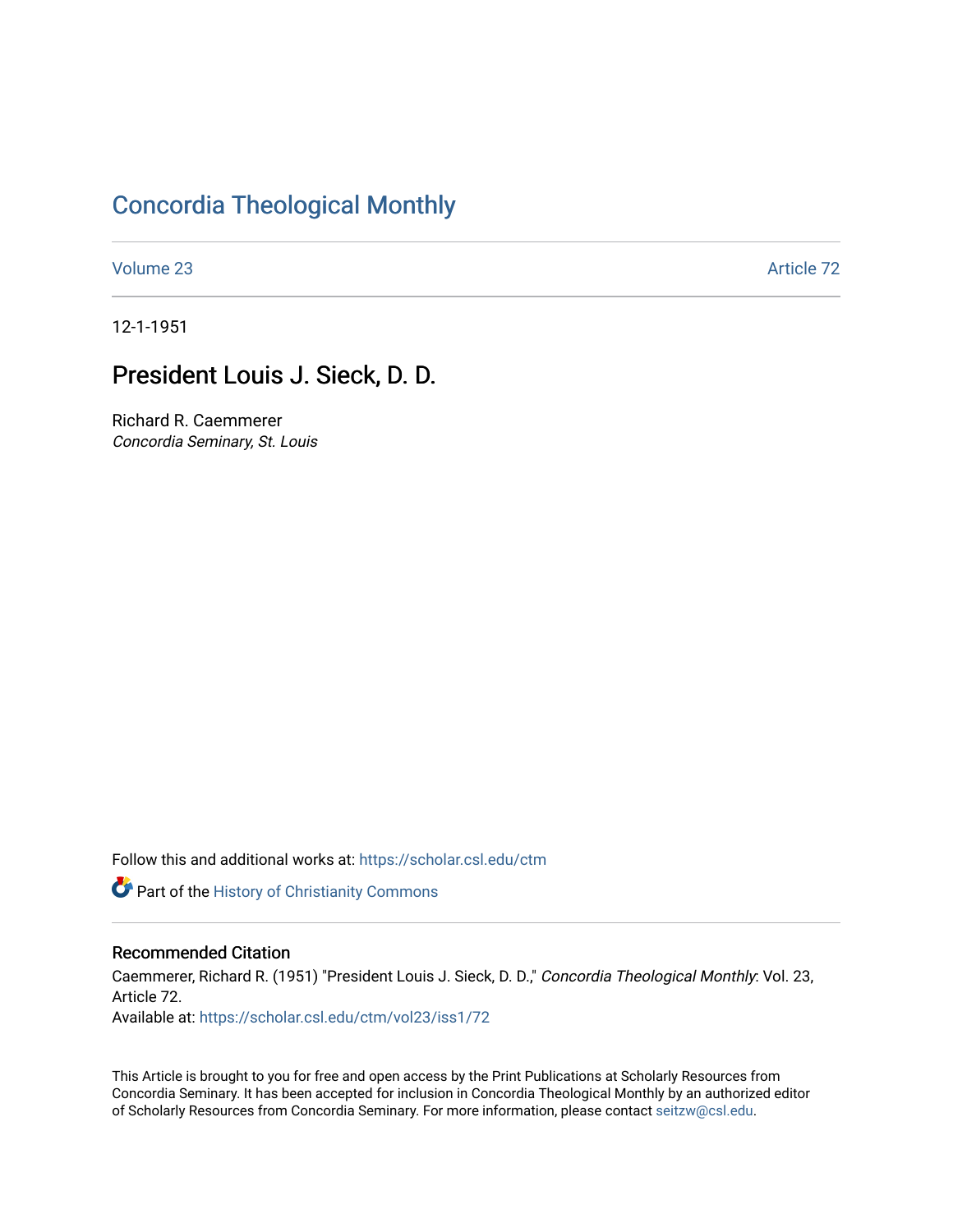### Caemmerer: President Louis J. Sieck, D. D.



## THE REV. PROF. LOUIS J. SIECK, D. D. **MARCH 11, 1884**  $\neq$  **OCTOBER 14, 1952**

1 Published by Scholarly Resources from Concordia Seminary, 1952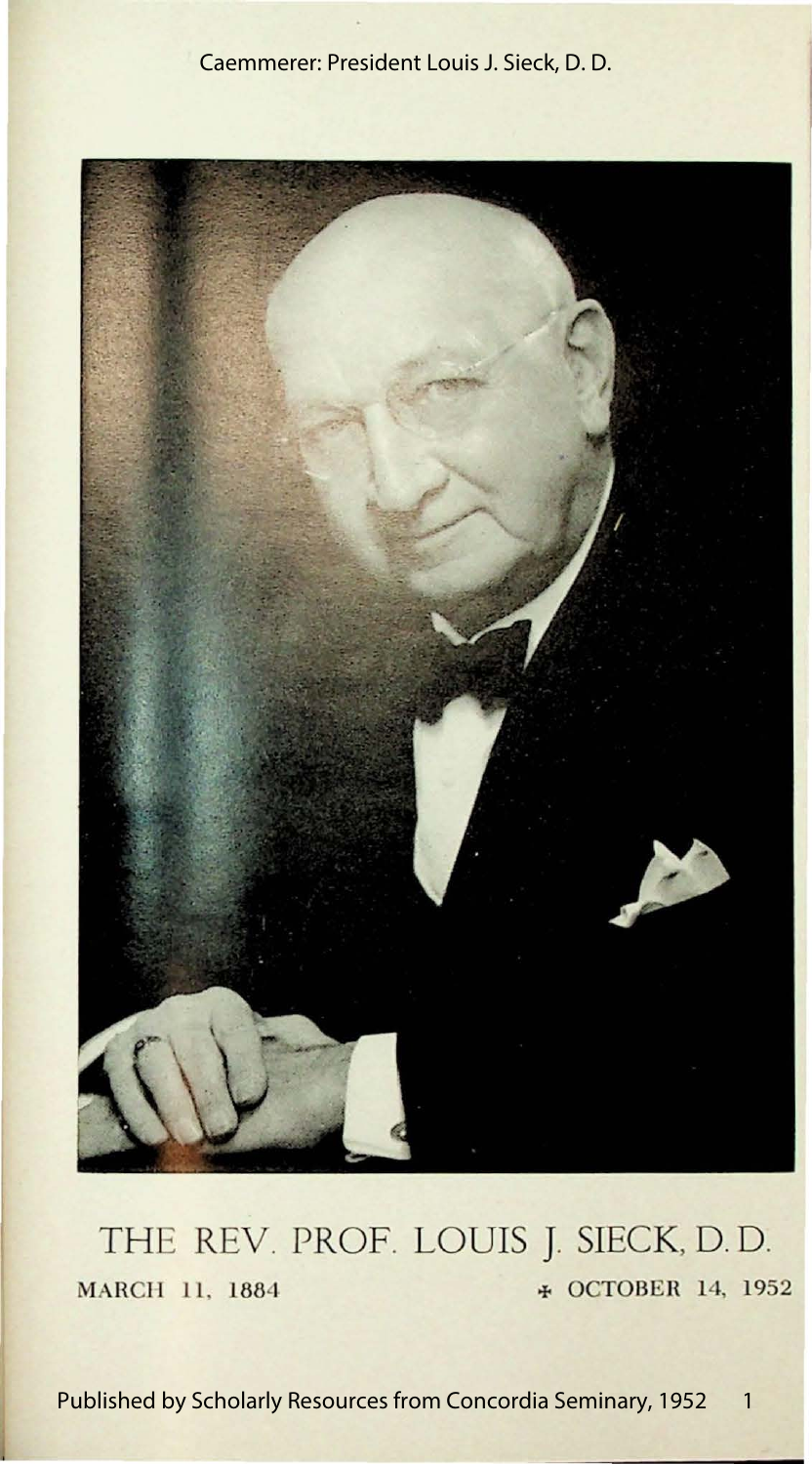### **Concordia Theological Monthly**

VoLXXW DECEMBER, 1952 No.12

# President Louis J. Sieck, D. D.

March 11, 1884 - October 14, 1952

#### RICHARD R. CAEMMERER

THE late president of Concordia Seminary, St. Louis, Mo., has<br>gone to his heavenly rest. Therewith he joins the ranks of<br>the theologians of the Church whom it remembers with honor. gone *tO* his heavenly rest. Therewith he joins the ranks of the theologians of the Church whom it remembers with honor. Throughout his life it seemed as though Doctor Sieck was not destined for the role of theologian in the professional sense of the term. After an assistantship of one year to the late President of the Missouri Synod, Dr. F. Pfotenhauer, at Hamburg, Minn., Louis J. Sieck became assistant pasror at Zion Lutheran Church in St. Louis, beginning in 1905, and pasror after 1914. **A large and active**  congregation situated close to the business district of the city, this parish demanded incessant activity in the various domains of parish administration - management of plant and school, fund-raising, training for leadership of the laity. **These admioisrrative esperi**ences and gifts were turned to wider fields in representing the St. Louis churches and clergy toward the public, forming and guiding the St. Louis Lutheran Publicity Organization and its pioneer activities in advertising and evangelism, developing some of the first English Lutheran work of the city in preaching and Sunday school work, helping to found and direct Station KFUO, and laboring as member of the Board of Control of Concordia Seminary from 1923 *t0* 1943, the last four years as its chairman. He was president of the St. Louis City Mission Society for ten years, chairman of the St. Louis Pastoral Conference for twenty-four years, and member of the Board of Directors of Valparaiso University for eleven years. He was chairman from the beginning of the Emergency Planning Council of Synod.

2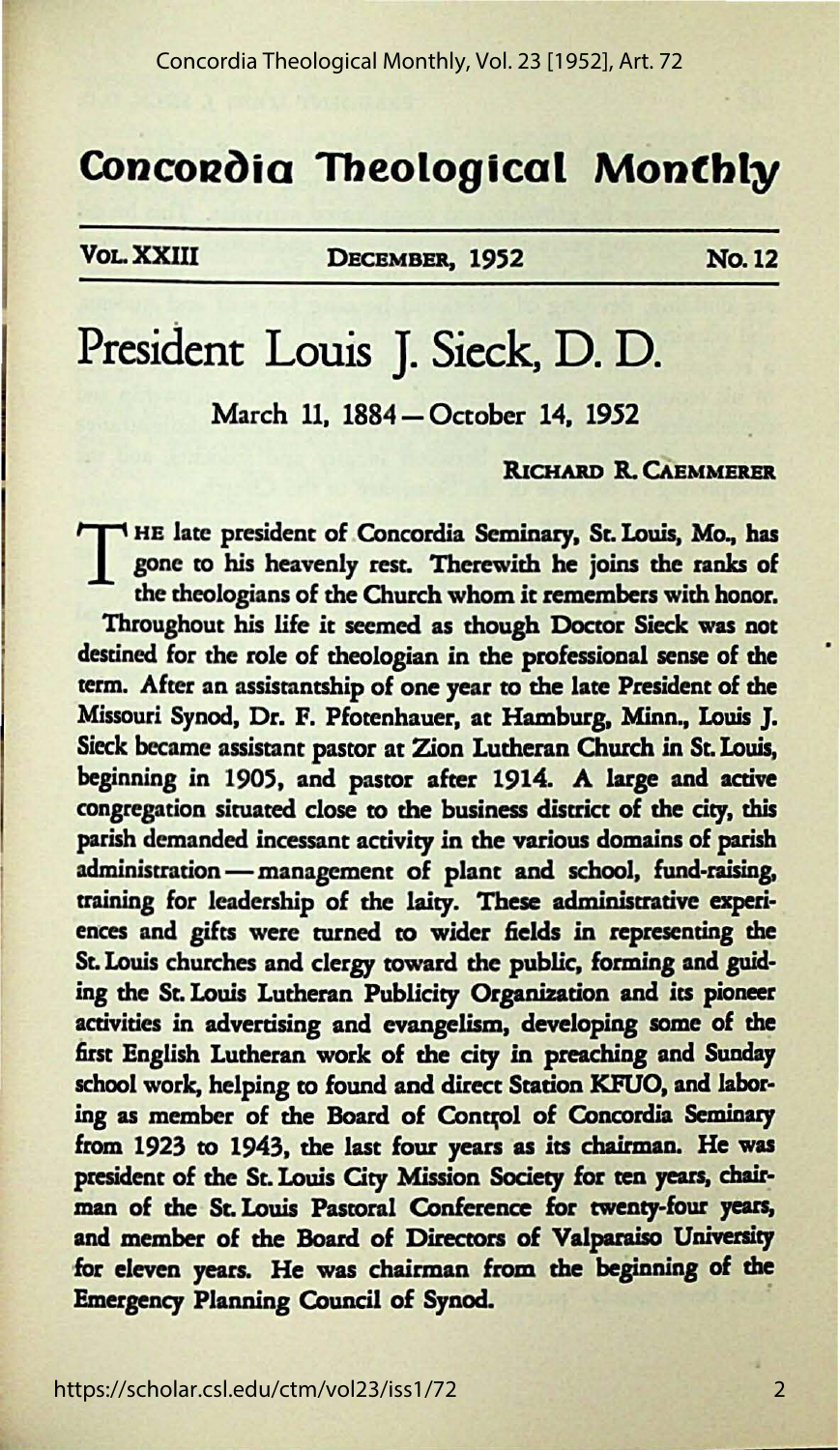#### 866 **PRESIDENT LOUIS J. SIECK, D. D.**

Hence, when Dr. Sieck was called to Concordia **Seminary as its**  president in 1943, it was felt that his prime function would be to administrate its growing and complicated activities. This **he did**  in the perplexing years of war, acceleration, and inflation of student body, seeing to the construction of the Field House and the Graduate Building, devising of additional housing for staff and students, and piloting of the entire administrative and faculty structure into a reorganization. More significant than the many surface marks of his tenure were the underlying gains in faculty fellowship and consecration, the strengthening of educational and administrative routines, the closer bonds between faculty nnd students, **and the**  interpreting of the role of the Seminary to the Church.

Despite his massive administrative skills and **experience, how**ever, it is not just a token of respect to assert that Dr. Sieck was first of all a theologian and that his lasting contribution to the Seminary will be a theological one. He had a quick mind and retentive memory and retained his facility to the end in the fields of systematic theology and the New Testament. He understood the disciplines of practical theology to be not merely quasi-secular administration, but from experience recognized the core of the Gospel in them all - in the cure of souls, in which he pioneered in pastoral counseling, in the administration of religious education, and in functional worship. He was a great preacher who **knew how**  to preach the One Thing Needful and stress it for his flock. He was co-author with the Rev. W. C. Burhop of *Glory of Golgotha* (Concordia, 1944). He slaved arduously with his faculty for the improved theological content of ministerial training at the Seminary, sought to stimulate graduate theological studies through fellowships and the equipping of the Graduate School of **the Sem·**  inary, fostered regular theological discussions by the faculty in its own meetings and with other theologians, corresponded with theologians throughout the world, and attended the Hanover convention of the Lutheran World Federation just this summer. His seminar in Pastoral Theology was the final springboard of Seminary seniors into the ministry. For years he supervised the book reviews of the CONCORDIA THEOLOGICAL MONTHLY.

Doctor Sieck's theology should not be understood, however, to have been merely "practical," inarticulate, unsystematized. In his